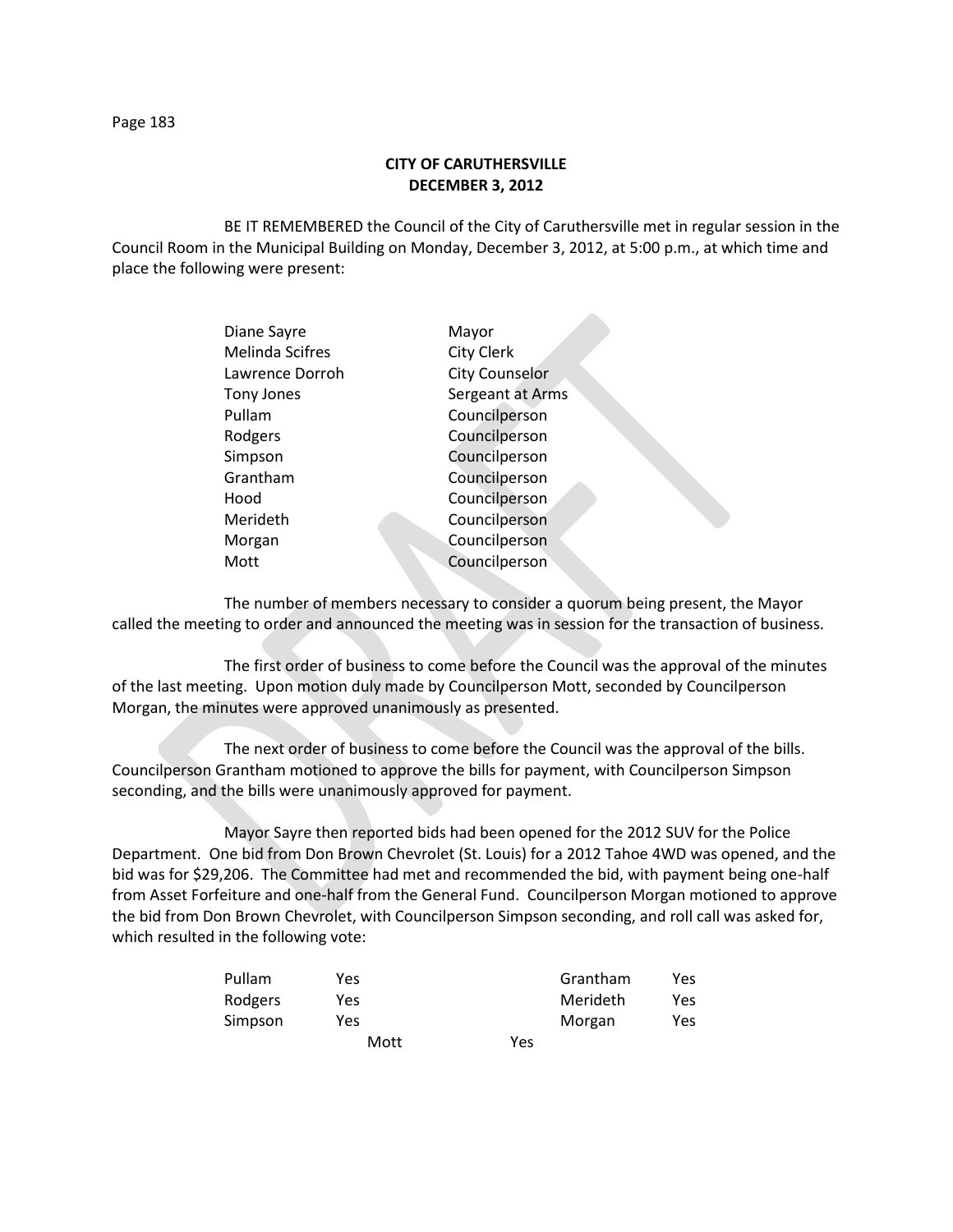## Page 184

The next order of business to come before the Council was the budget amendment for the General Fund. Councilperson Morgan motioned to amend the budget in the amount of \$14,603 in the General Fund for the City's portion of the Tahoe, with Councilperson Merideth seconding, and roll call was asked for, which resulted in the following vote:

| Pullam  | Yes  |     | Grantham | Yes |
|---------|------|-----|----------|-----|
| Rodgers | Yes  |     | Merideth | Yes |
| Simpson | Yes. |     | Morgan   | Yes |
|         | Mott | Yes |          |     |

The Insurance Committee had met prior to the meeting with the agent that handles the property insurance. The property insurance is coming up for renewal on January 1. The agent had recommended the City change the property insurance from All State to MOPERM. MOPERM allows the City to have earthquake and flood insurance, where All State does not. The premium would be approximately \$5,000 more with MOPERM. However, last year MOPERM refunded the City over \$4,900. The deductible would remain \$2,500 per incident. After discussion, Councilperson Merideth motioned to approve the property insurance from MOPERM, with Councilperson Simpson seconding, and roll call was asked for, which resulted in the following vote:

| Pullam  | Yes  |     | Grantham | Yes  |
|---------|------|-----|----------|------|
| Rodgers | Yes  |     | Merideth | Yes  |
| Simpson | Yes  |     | Morgan   | Yes. |
|         | Mott | Yes |          |      |

Councilperson Morgan reported the Fire Department had three fires from November 20 through December 3. The ISO Representative will be here on Tuesday to review the City for the fire rating. The Fire Department equipment will be 50% of the inspection, 40% will be the Water Department, and 10% is the 911 service. An arson and awareness program will be held at the fire Department and law enforcement and fire fighters will receive CEU or POST credits for their attendance. Mayor thanked Chief Charlie Jones, Terry Rushing and Paul Shaw for getting things done for the ISO review. The crews have worked very hard under their direction to get ready for the review.

Terry Rushing reported the water plant on Industrial Drive had a transfer pump go out. The cost for the pump was \$2,400, and it was replaced on Tuesday. The crews have been spreading sludge, and working on a sewer problem at 15<sup>th</sup> and Zaida.

Terry Rushing then reported the street sweeper have been working hard. He has been getting lots cut on Chaffin that are overgrown with weeds. He is continuing to obtain right-of-entries for properties that belong to individuals that need to be cleared. Councilperson Mott reported he appreciated the street sweeper. It has made a big difference in his area. Mayor Sayre stated the limbs and leaves are being picked up regularly, and the crews are doing a good job.

Keith David, Parks/Recreation Director, reported kickball has started with 106 children participating. This is the largest number of children he has ever had in kickball. The Grand Opening of the Skateboard Park will be held on Monday, December 10 at 2:30 p.m. Some of the local youth will be at the grand opening to show the public what they can do at the skate park. Mr. Davis then introduced